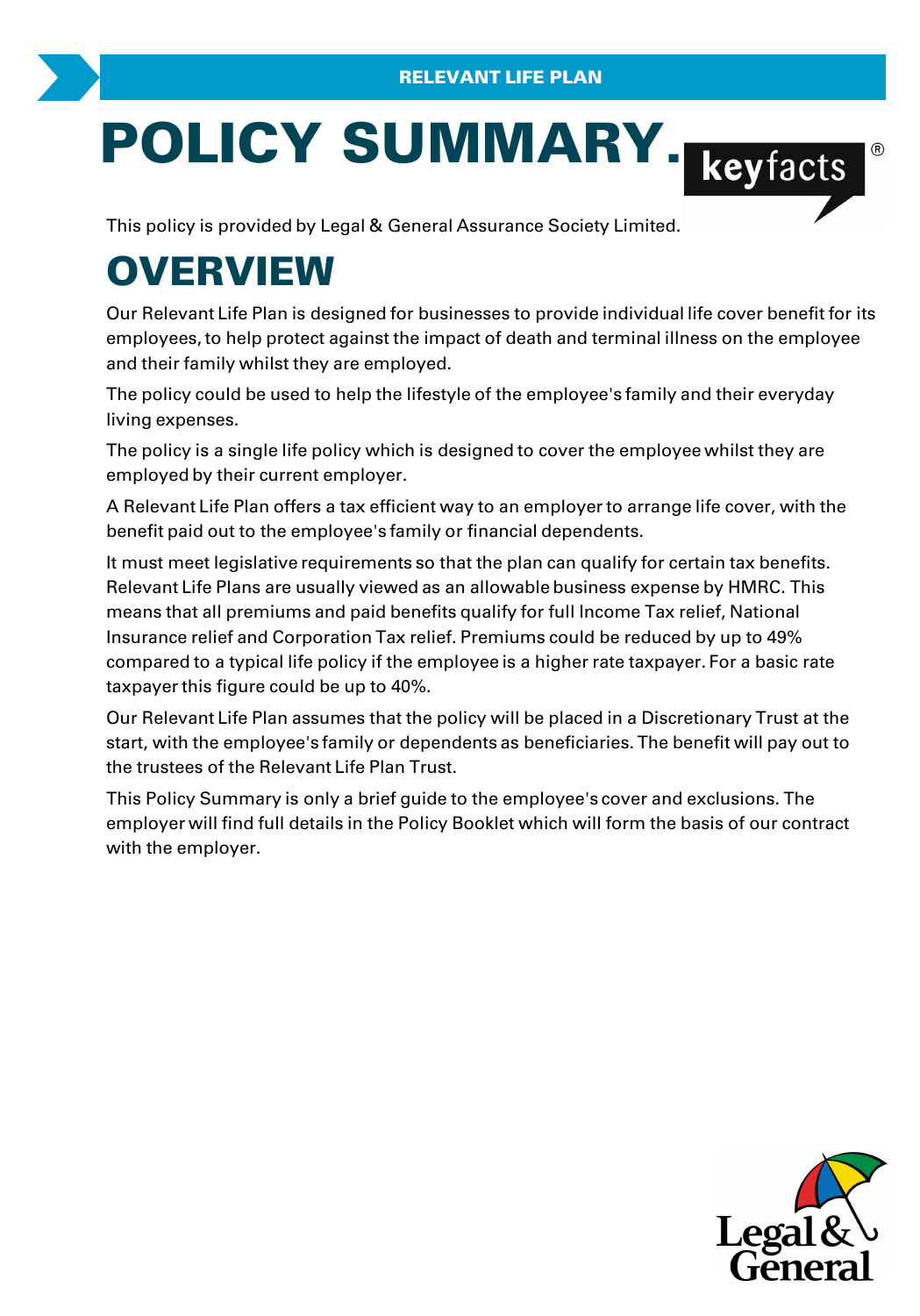# **2 RELEVANT LIFE PLAN**



# **WHAT IS COVERED?**

The employee will be covered whist they are employed by their current employer if before the end of the policy:

- · The employee dies
- · The employee is diagnosed as being terminally ill, and in the opinion of their hospital consultant and our medical officer, the illness is expected to lead to death within 12 months.

We'll pay out the amount of cover in full once. After this happens, the policy will end, and they will no longer have any cover.

# **WHAT IS NOT COVERED?**

The employee is not covered if the employee doesn't give us full and honest answers to the questions we ask them before the policy starts. Please don't assume that we'll contact the employee's doctor to find out their full medical details.

- · We won't pay out if, within the first year of the policy, the employee's death is caused by suicide or, intentional and serious self-injury an event where, in our reasonable opinion, the employee took their own life. .<br>We won't pay out if, within the first year of the policy, the employee's death is caused by<br>suicide or, intentional and serious self-injury an event where, in our reasonable opinion,<br>the employee took their own life.<br>We
- ·which doesn't meet our definition. Terminal Illness Cover can't be claimed:
	- after the employee's death, or
	- the length of the policy is less than two years.
- · We may restrict some elements of cover based on the information that the employee and employer gives us. If we do this, we'll tell the employer what we've excluded in the Policy Booklet under the heading 'What is not covered'.
- · Relevant Life Plans have no cash value, and we will not pay out if the employee reaches the end of the policy without making a valid claim.
- · If the employer stops paying the premiums, the cover will end 30 days after the first missed premium.

# **TAXATION**

- · The policy is based on our understanding of current laws and tax rules; however, tax legislation may change, and this may impact the tax efficient benefits.
- ·**XATION**<br>The policy is based on our understanding of current laws and tax rules; however, tax<br>legislation may change, and this may impact the tax efficient benefits.<br>If the policy is not written under a Discretionary Trust benefits.
- · There is no guarantee that the favourable tax position will apply in all cases, for example, if the policy was taken out for tax avoidance purposes.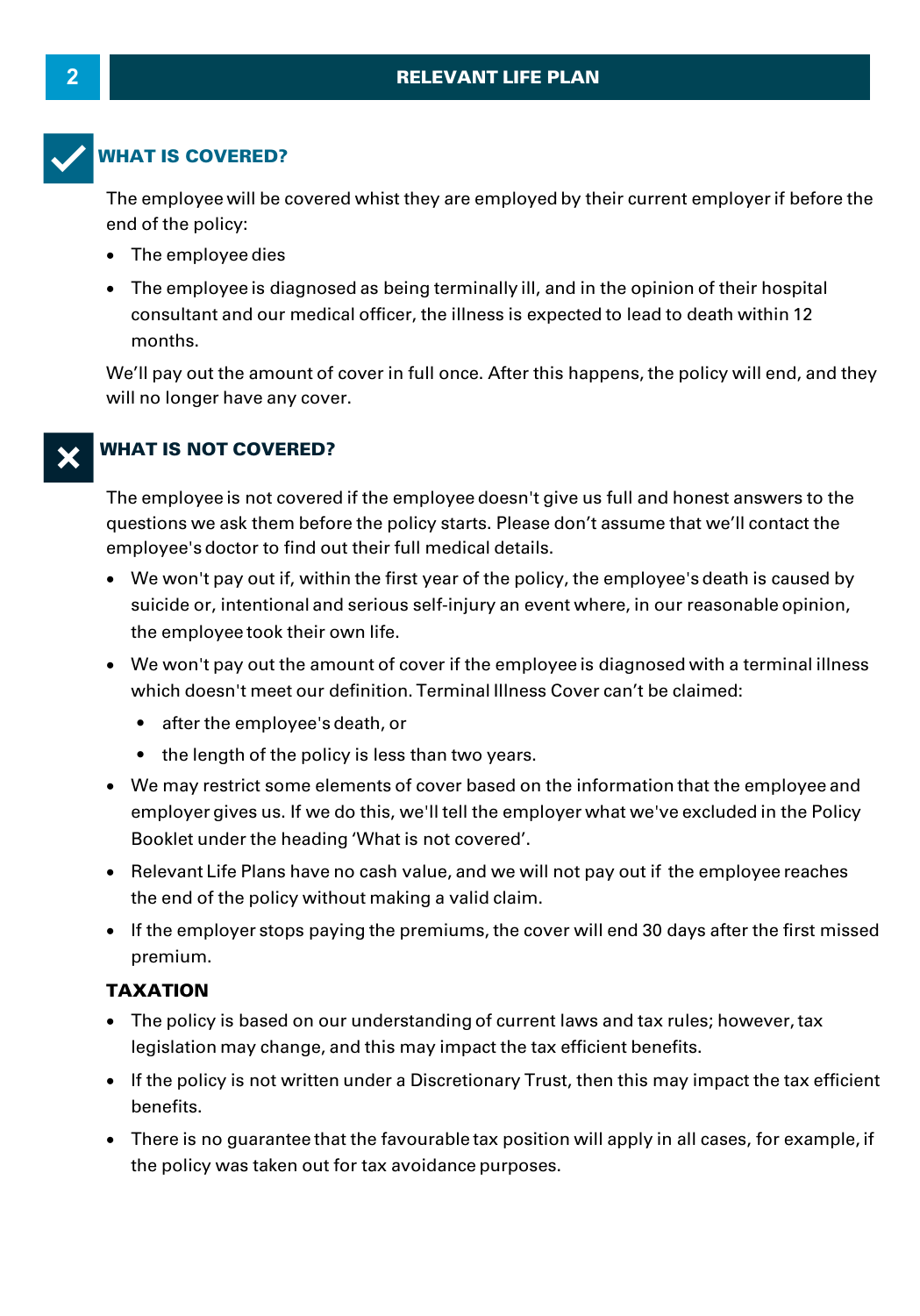# **ABOUT THE POLICY. ABOUT THE POLICY.**<br>To be eligible for a Relevant Life Plan, the employee must be:<br>• A UK resident • An employee of a business that resides in the UK, for example

- 
- AN ENCELL CONSIDERTI AND RESERVED ON A BUSINESS OF A BUSINESS THAT AND RESIDENT AND AN Employee of a business that resides in the UK, for example, directors on PAYE and salaried partners. salaried partners. Model A UK resident<br>
Sole traders, equity partners of a partnership or equity members of a Limited Liability<br>
Sole traders, equity partners of a partnership or equity members of a Limited Liability<br>
Partnership (LLP) are n

Partnership (LLP) are not eligible.

Relevant Life Plans are particularly aimed at:

- · Employers who wish to provide life cover for specific employees (for example high earners and directors) above those available in an employer's group scheme.
- · Employers who are unable to take out group cover for their employees (for example the employer may have too few employees to be eligible for a group scheme).

# **MAXIMUM AMOUNT OF COVER**

The table below shows the maximum amount of cover available, based on the employee's remuneration. Remuneration includes salary, bonuses, benefits in kind and regular dividends **MAXIMUM AMOUNT OF COVER**<br>The table below shows the maximum amount of cover available, based on the employee's<br>remuneration. Remuneration includes salary, bonuses, benefits in kind and regular dividen<br>from shares in the em companies.

| <b>AGE</b>      | <b>LIMITS</b>           |
|-----------------|-------------------------|
| 18 - 29 years   | up to 25 X remuneration |
| $30 - 39$ years | up to 25 X remuneration |
| $40 - 49$ years | up to 25 X remuneration |
| $50 - 59$ years | up to 20 X remuneration |
| $60 - 73$ years | up to 15 X remuneration |

If the employee already has life cover, this will be taken into account to determine their maximum cover.

We will ask for evidence of earnings for any amount of cover requested over £3,500,000.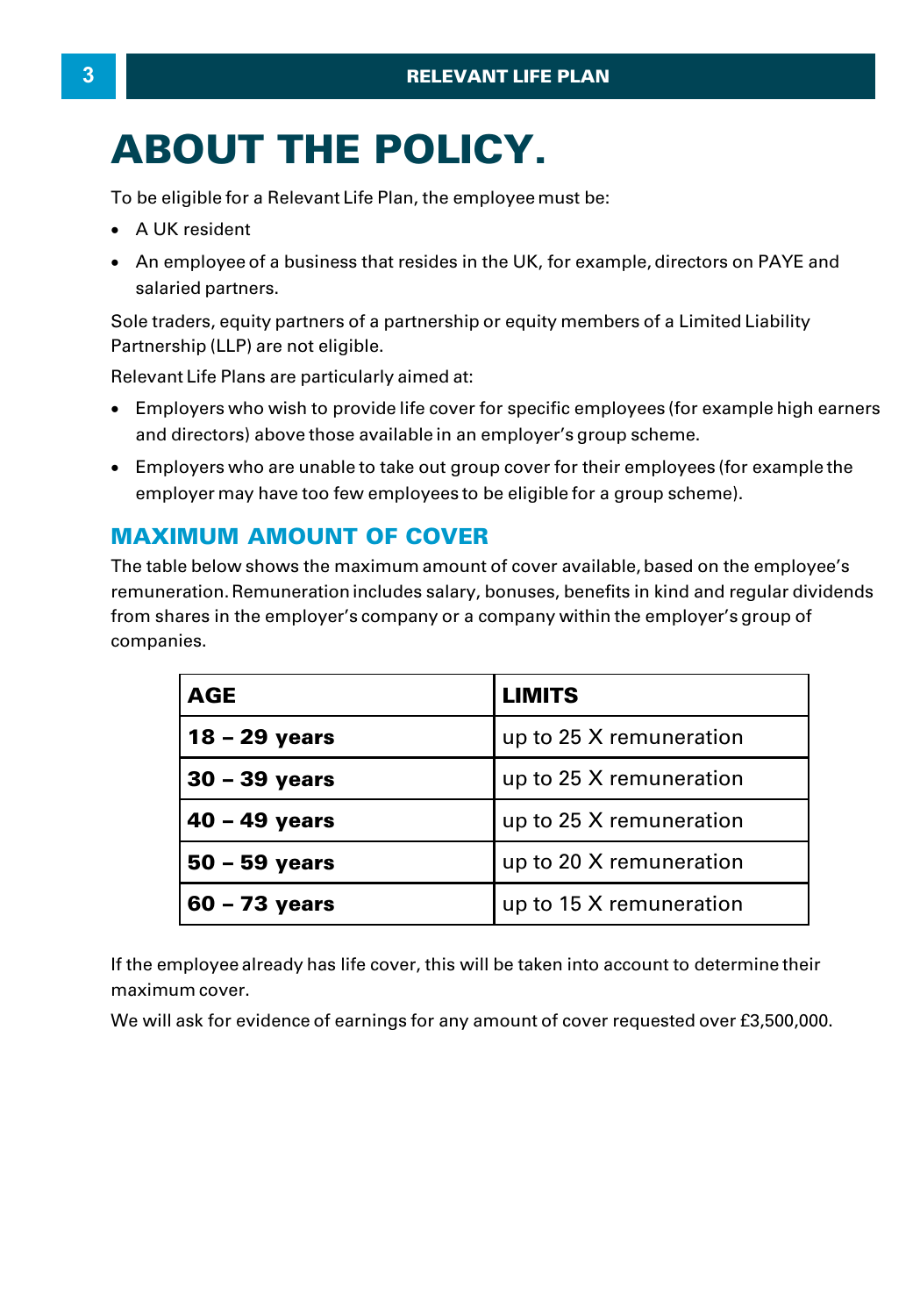# **THE PREMIUMS**

# **Guaranteed premiums**

Premiums will remain the same during the length of the policy unless the employer makes any changes.

# **Increasing cover**

If the Increasing Relevant Life Plan is chosen, the premiums will increase in line with the remains will changes.<br>any changes.<br>**Increasing cover**<br>If the Increasing Relevant Life Plan is chosen, the premiums will increase in line with the<br>change in the Retail Prices Index (RPI) multiplied by 1.5 subject to a maxim **Increasing cover**<br>If the Increasing Relevant Life Plan is chosen, the premiums will increase in line with the<br>change in the Retail Prices Index (RPI) multiplied by 1.5 subject to a maximum increase of 15%<br>per annum. The R and tracks the average change in the purchase price of goods and services such as housing expenses and mortgage interest payments.

# **AGE LIMITS**

The employee must be between the ages of 18 and 73 at the start of the policy. The minimum expenses and mortgage interest payments.<br> **AGE LIMITS**<br>
The employee must be between the ages of 18 and 73 at the start of the policy. The minimum<br>
duration of the policy is 1 year or 2 years if increasing cover is chosen. is 40 years, but the policy must end before their 75th birthday.

# **THE COVER**

# **Level cover**

The amount of cover will stay the same unless the employer changes it.

# **Increasing cover**

If the Increasing Relevant Life Plan is chosen it is designed to protect the policy against inflation. Every year, we'll give the employer the option to increase the amount the employee Increasing cover<br>If the Increasing Relevant Life Plan is chosen it is designed to protect the policy against<br>inflation. Every year, we'll give the employer the option to increase the amount the employee<br>is insured for by t **Increasing cover**<br>If the Increasing Relevant Life Plan is chosen it is designed to protect the policy against<br>inflation. Every year, we'll give the employer the option to increase the amount the employee<br>is insured for by measuring the impact of inflation on family budgets and is set by the Government. inflation. Every year, we'll give the employer the option to increase the amount the employee<br>is insured for by the change in the Retail Prices Index (RPI) up to a maximum of 10% of the<br>current amount of cover, without the

is insured for by the change in the Retail Prices Index (RPI) up to a maximum of 10% of the<br>current amount of cover, without the need for further medical evidence. The RPI is a way of<br>measuring the impact of inflation on f takes into account the fact that the likelihood of claiming increases as the employee gets older.

If changes to the RPI are 1% or less, then both the premium and amount of cover will stay the same until the next review.

If the employer decides not to increase the amount the employee is insured for, we won't offer the employer this option again.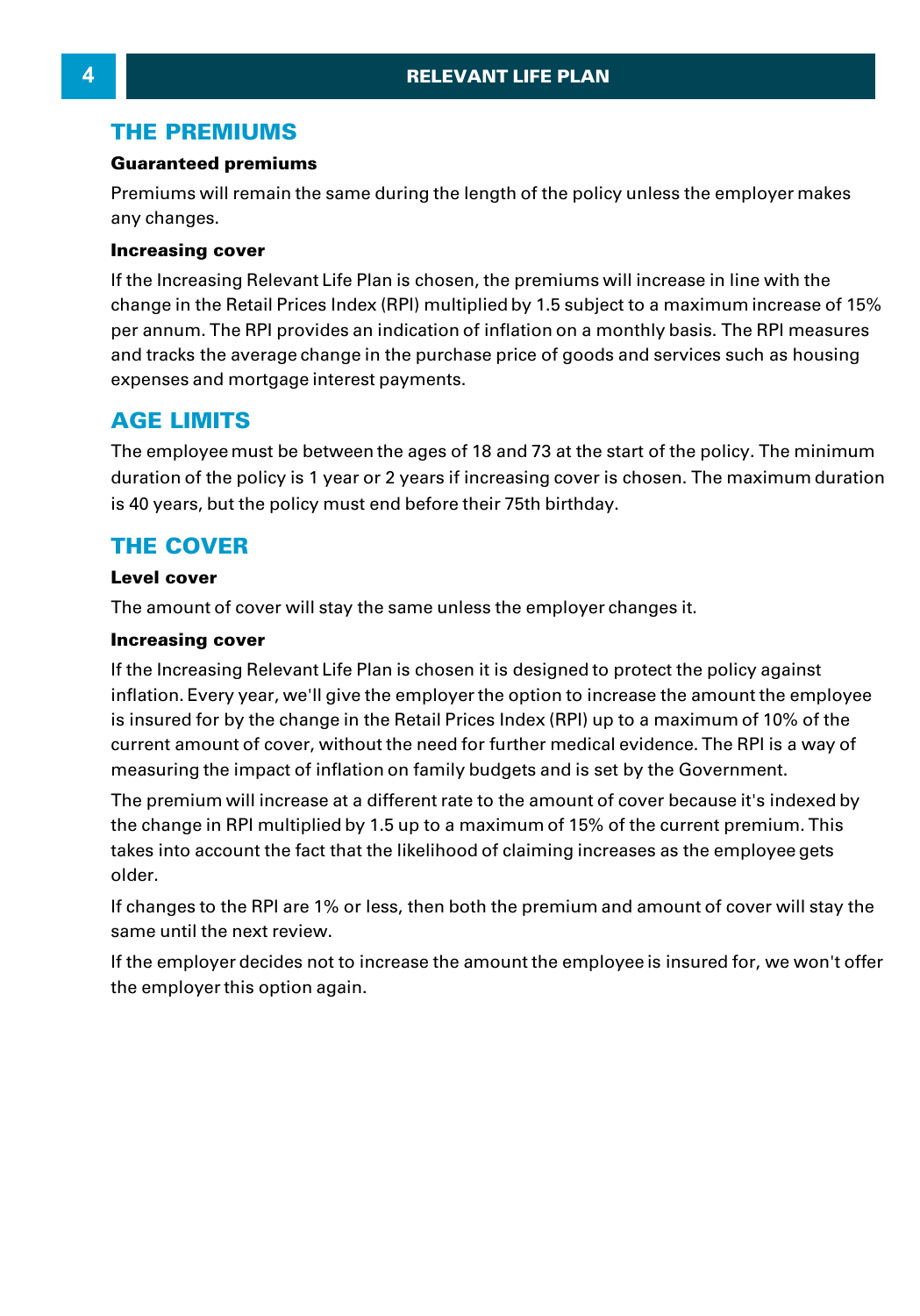# **BENEFITS FOR ALL POLICIES.**

The following benefit(s) may have eligibility criteria and restrictions that apply.

# **ACCIDENTAL DEATH BENEFIT**

Included at no extra cost.

# T**WHAT IS COVERED?**

We'll cover the employee from when we receive the application, for up to 90 days or until we accept, postpone or decline the application. This means that if the employee dies due to an **VHAT IS COVERED?**<br>We'll cover the employee from when we receive the application, for up to 90 days or until we<br>accept, postpone or decline the application. This means that if the employee dies due to an<br>accident during th all applications.

The benefit will be paid out if the employee sustains bodily injury caused by accidental, violent, external and visible means which is the sole cause of death and if the death occurs within 90 days of such an accident.

# **WHAT IS NOT COVERED?**

We won't pay out if death occurs from:

- · Suicide, intentional and serious self-injury or an event where, in our reasonable opinion, the employee took their own life. We won't pay out if death occurs from:<br>• Suicide, intentional and serious self-injury or an event where, in our reason<br>the employee took their own life.<br>• Taking part or attempting to take part in a dangerous sport or past Suicide, intentional and serious self-injury or an event where, in our reasonable opinion,<br>the employee took their own life.<br>Taking part or attempting to take part in a dangerous sport or pastime.<br>Taking part or attempting
- Taking part or attempting to take part in a dangerous sport or pastime.
- the employee took their own life.<br>• Taking part or attempting to take pa<br>• Taking part or attempting to take pa<br>• passenger on a licensed airline.<br>• Committine. attempting or provokin
- Committing, attempting or provoking an assault or criminal offence.
- · War (whether declared or not), riot or civil commotion.
- ·passenger on a licensed airline.<br>Committing, attempting or provoking an assault or criminal offence.<br>War (whether declared or not), riot or civil commotion.<br>Taking alcohol or drugs (unless these drugs were prescribed by a United Kingdom).
- · Accidents that happened prior to application.

We don't provide this benefit:

- $\bullet$   $\;$  If we have been told that the application is to replace an existing policy with us while cover is still provided under the existing policy.
- · From the date the employer tells us that they no longer want the application to proceed.

The amount of cover will be paid only once either under the Accidental Death Benefit or the policy itself.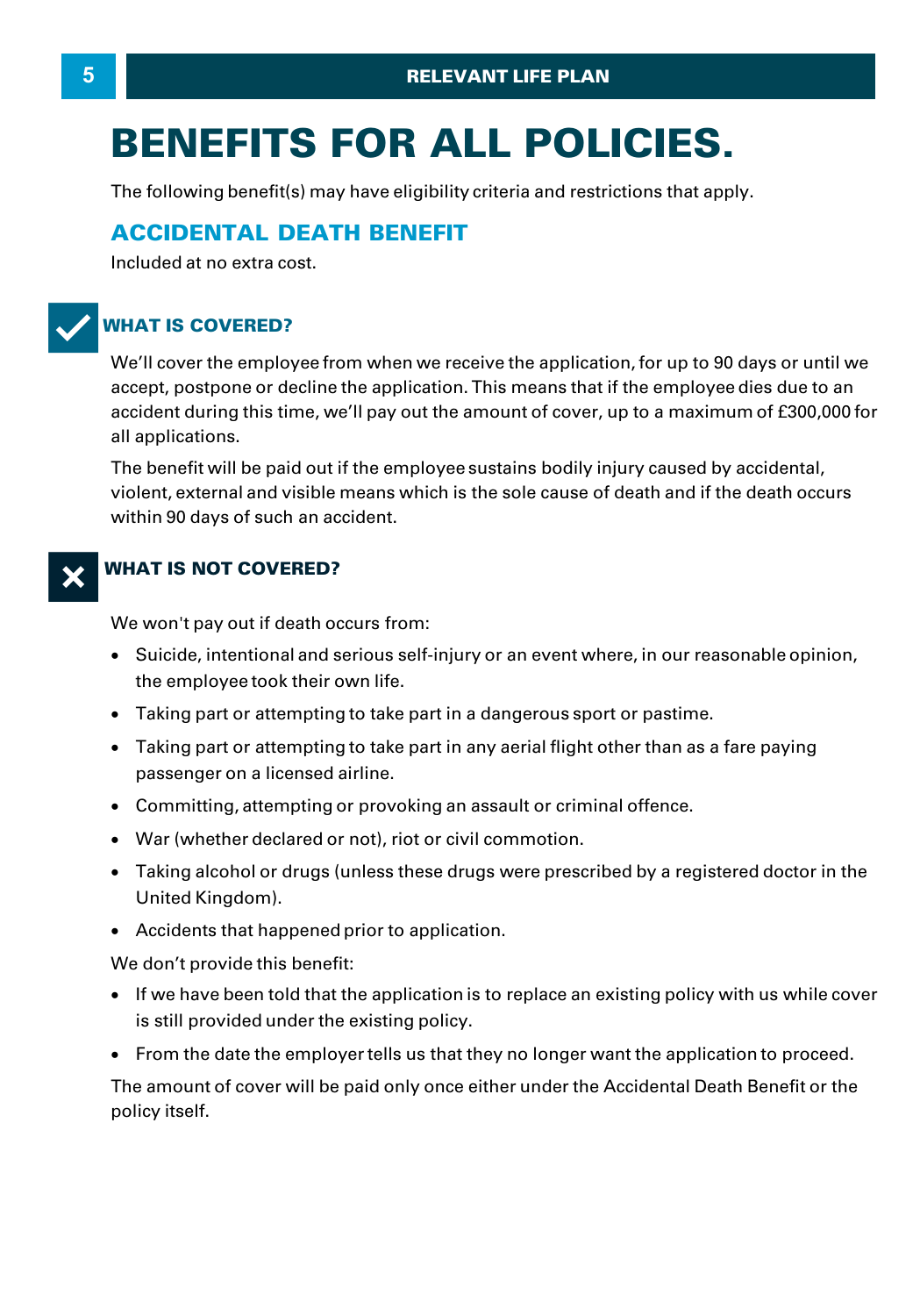# **TRUST INFORMATION**

Our Relevant Life Plan assumes that the policy will be placed in a Discretionary Trust (Legal & General's Relevant Life Plan Trust) at the start, with the employee's family or dependants as beneficiaries. **TRUST INFORMATION**<br>Our Relevant Life Plan assumes that the policy will be placed in a Dis<br>General's Relevant Life Plan Trust) at the start, with the employee's t<br>beneficiaries.<br>WHAT IS A RELEVANT LIFE PLAN TRUST?<br>Our Rele General's Relevant Life Plan Trust) at the start, with the employee's family or dependants<br>beneficiaries.<br>**WHAT IS A RELEVANT LIFE PLAN TRUST?**<br>Our Relevant Life Plan Trust is a Discretionary Trust. A Discretionary Trust i

beneficiaries.<br>WHAT IS A RELEVANT LIFE PLAN TRUST?<br>Our Relevant Life Plan Trust is a Discretionary Trust. A Discretionary Trust is a legal<br>arrangement which allows the Relevant Life Plan to be given to a trusted group of p (trustees), to look after, before they pass it on to the beneficiaries. The trustees are legal owners of the policy. Our Relevant Life Plan Trust is a Discretionary Trust. A Discretionary Trust is a legal<br>arrangement which allows the Relevant Life Plan to be given to a trusted group of people<br>(trustees), to look after, before they pass i

arrangement which allows the Relevant Lite Plan to be given to a trusted group of people<br>(trustees), to look after, before they pass it on to the beneficiaries. The trustees are legal<br>owners of the policy.<br>The employer is further trustees can be appointed, one of which can be the employee. The employee can elect owners of the policy.<br>The employer is automatically appointed as a trustee, but the employee is not. The employ<br>can opt out of being a trustee by completing the relevant section of the Trust Deed. Up to fo<br>further trustees trustees who also decide how much the beneficiaries receive and when. can opt out of being a trustee by completing the relevant section of the Trust Deed. Up to four<br>further trustees can be appointed, one of which can be the employee. The employee can elect<br>the beneficiaries when setting up the beneficiaries when setting up the trust using a Nomination Form however, it is the trustees who also decide how much the beneficiaries receive and when.<br>Please ask a financial adviser or see our Guide to being a Truste

# **HOW TO SET UP THE RELEVANT LIFE PLAN TRUST**

The following key documents need to be completed:

# **The Trust Document**

This is the legal document that creates the trust. It must be signed by the employer and the trustees. It names the people involved, what roles they have and gives details of the Relevant Life Plan which is being put into trust. This is and regal document and creates the thust. It must be signed by the employer and the trustees. It names the people involved, what roles they have and gives details of the Relevant Life Plan which is being put into t

## **The Nomination Form**

life Plan which is being put into trust.<br>Life Plan which is being put into trust.<br>The Nomination Form<br>We recommend that the employee completes a Nomination Form, which says who they wor<br>like to benefit from the Relevant Li trustees, however, it is not legally binding.

# **WHO RECEIVES THE LUMP SUM PAYMENT?**

The benefit will pay out to the trustees of the Relevant Life Plan Trust and the trustees decide which of the beneficiaries receive the payout, how much and when.

# **ARE PAY OUTS TAXED?**

Any pay out that we make should be free of UK Income Tax and Capital Gains Tax. The Government may change this tax position at any time.

Benefits paid through the Relevant Life Plan Trust should not form part of the estate of the employee for Inheritance Tax purposes. Lump sum benefits are subject to the normal Inheritance Tax rules for Discretionary Trusts. There are some occasions when an Inheritance Tax charge might arise within the trust itself, in particular, periodic and exit charges. Benefits paid through the Relevant Life Plan Trust shoemployee for Inheritance Tax purposes. Lump sum be<br>Inheritance Tax rules for Discretionary Trusts. There a<br>Tax charge might arise within the trust itself, in partic<br>Ple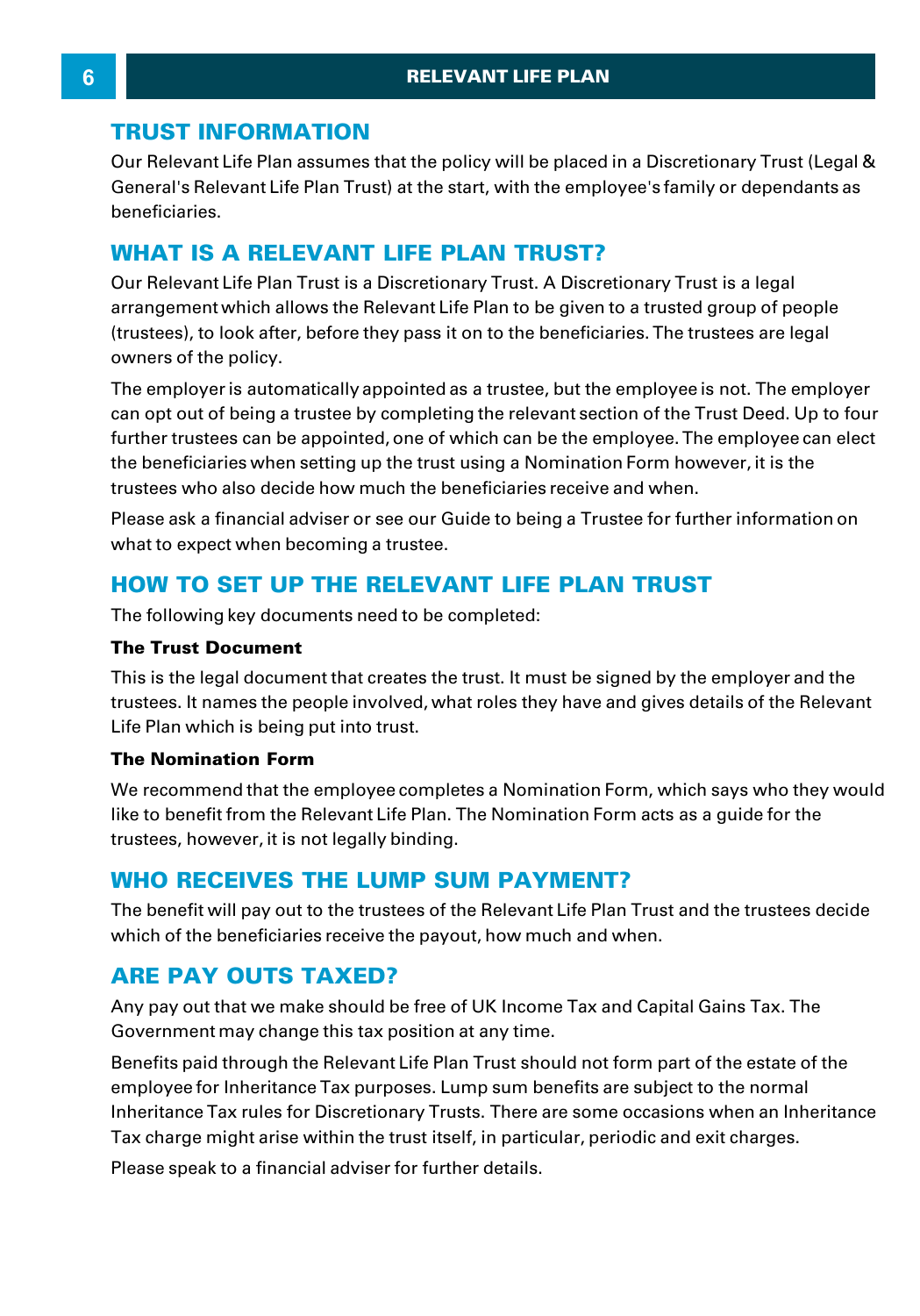# **CONTINUATION COVER**

If the employee leaves the employer, the cover will continue and there will be no need for further medical evidence or underwriting so long as the premiums continue to be paid.

If the employee leaves the employer, then we may ask for any information we reasonably require to enable us to administer the policy and meet our legal and regulatory obligations.

The trust will continue; however, the trustees may need to be changed depending on the circumstances.

# **FURTHER INFORMATION**

# **CAN THE EMPLOYER INCREASE THE COVER?**

Yes, the employer can increase the employee's cover. Usually changes to the amount of cover will be assessed at the time. However, if the "Changing your policy" section is shown in the Policy Booklet then the employer can increase the cover, if there are certain changes in the employee's life, without the need to provide us with further medical information. Eligibility criteria apply. Please see the Policy Booklet for further information.

# **CAN THE EMPLOYER MAKE CHANGES?**

Yes, the employer can make changes to the policy. Please talk to us and we'll consider the request and let the employer know if what is being asked for is possible and what the new premium will be. Yes, the employer can make changes to the policy. Please talk to us and we'll consider the request and let the employer know if what is being asked for is possible and what the new premium will be.<br>If the employer makes an

different terms and conditions could apply.

# **HOW TO CANCEL OR CLAIM**

The employer can cancel the policy at any time. When they first take out the policy they will have the opportunity to cancel. If the employer cancels within 30 days, we'll refund any premiums they have paid. If they cancel the policy at a later stage, they will not get any money back.

# **To cancel or claim write to us at:**

Claims or Cancellations Department, Legal & General Assurance Society Limited, City Park, The Droveway, Hove, East Sussex BN3 7PY

Or call or email us:

· **For Life claims:**

**0800 137 101\***

- **life.claims@landg.com**
- · **For Cancellations: 0370 010 4080 \***